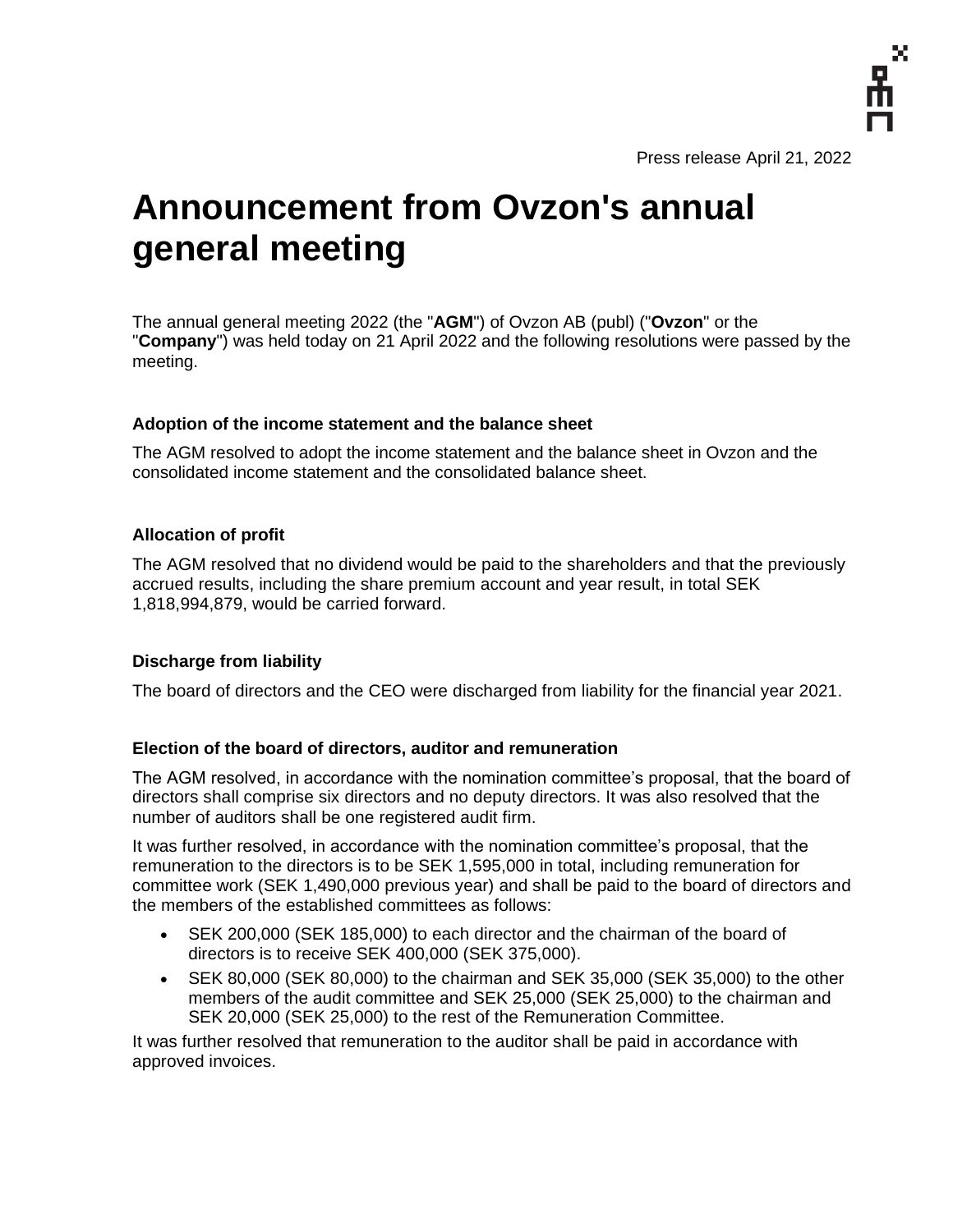Anders Björkman, Cecilia Driving, Dan Jangblad, Nicklas Paulson, Magnus René and Patrik Tigerschiöld were re-elected as directors of the board, in accordance with the nomination committee's proposal. It was also resolved to re-elect Magnus René as chairman of the board.

Grant Thornton Sweden AB was re-elected as the Company auditor. Grant Thornton Sweden AB has announced that Carl-Johan Regell will continue to act as main responsible auditor.

# **Principles for appointment of the nomination committee**

It was resolved to adopt principles for appointment of a nomination committee in accordance with the nomination committee's proposal. The principles are unchanged from last year

# **Guidelines for remuneration to senior executives**

It was resolved to adopt guidelines for remuneration to senior executives in accordance with the board of directors' proposal. The guidelines are unchanged from last year.

## **Authorization for the board to resolve on issuances**

The board of directors resolved, prior to the AGM, to withdraw the proposal for authorization due to the fact that the preliminary outcome of the resolution was not supported with the required majority.

# **Long term incentive program**

The AGM resolved, in accordance with the board of directors' proposal, to implement a longterm incentive program. This resolution is divided into the following parts.

- A. Warrant program for primarily Swedish participants (the "**Warrant Program**"), including issuing warrants of series 2022:A.
- B. Employee stock option program for primarily American participants (the "**US Program**"), including issuing warrants of series 2022:B.

### *Warrant Program*

The AGM resolved to implement a long-term incentive program for primarily Swedish participants through the issue of warrants and the transfer of warrants of series 2022:A on the following terms.

It was resolved on a directed issue of a maximum of 225,000 warrants, entailing an increase in the share capital upon full exercise by a maximum of SEK 22,500. The warrants are issued at no consideration to the Company.

Each warrant entitles the holder to subscribe for one new share in the Company. The warrants may be exercised to subscription for new shares during the period commencing on 1 June 2025 until 30 June 2025. The subscription price per share shall correspond to 175 percent of the volume-weighted average price according to Nasdaq Mid Cap Stockholm's official price list for the share during the 28 April to 11 May 2022.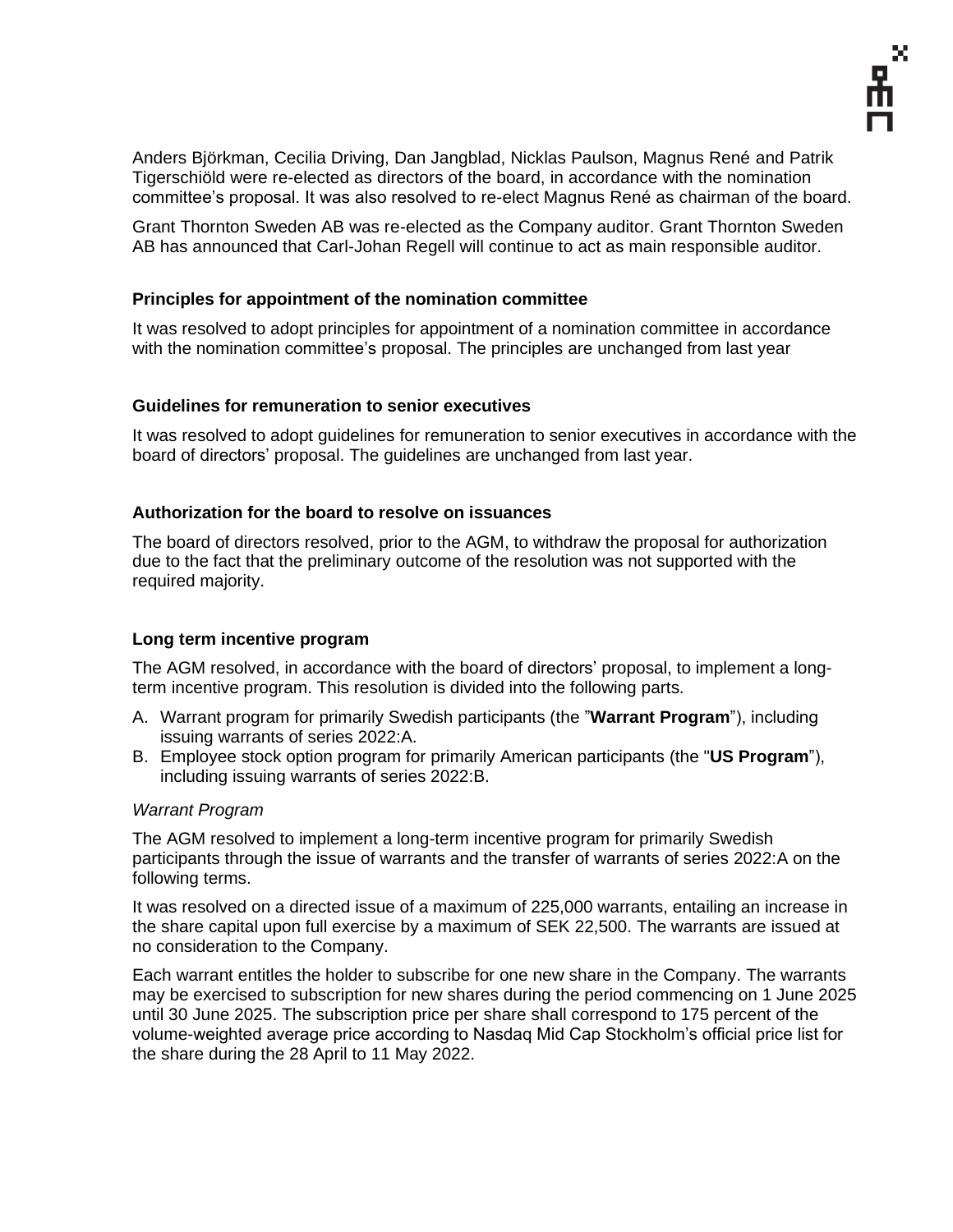The right to subscribe for the warrants shall, with deviation from the shareholders' preferential rights, be attributed to the Company, with the right and obligation to transfer the warrants to current and future employees of the Company in accordance with the terms of the Warrant Program.

The right to acquire warrants from the Company shall accrue to two categories of participants in Sweden and the other countries in which the Ovzon group operates.

The warrants shall be issued to the participants to market value. The market value shall be performed by an independent valuation institution, applying the Black & Scholes valuation model. The Company will, to the participants acquiring the maximal number of warrants, pay a single payment bonus of SEK 100,000 to participants in category A and SEK 30,000 to participants in category B.

The shares subscribed for based on the warrants shall carry a right to participate in dividends for the first time on the next record date for dividends, which occurs after subscription is completed.

## *US Program*

The AGM resolved, in accordance with the board of directors' proposal, to introduce a longterm incentive program for primarily American participants through a maximum of 225,000 employee stock options. To accommodate delivery of shares to participant's in the US Program the AGM resolved to carry out a directed issue of a maximum of 225,000 warrants, series 2022:B, entailing an increase in the share capital of not more than SEK 22,500. The warrants are issued at no consideration to the Company.

The right to subscribe for the warrants shall, with deviation from the shareholders' preferential rights, be attributed to the Company, with the right and obligation to transfer the warrants to current and future employees of the Company in accordance with the terms of the US Program.

Right to acquire warrants from the Company shall be entitled three categories of American participants. The participants are based in the US and other countries where the Ovzon group is operating. The employee stock options shall be granted to employees without consideration. Each employee stock option entitles the holder to acquire one (1) share in the Company. The warrants may be exercised to subscription for new shares during the period commencing on 1 June 2025 to 30 June 2025.

Each employee stock option entitles the holder, after the end of the qualification period and provided continued employment (with certain exceptions), to acquire one (1) share in the Company at an exercise price corresponding to 175 percent of the volume-weighted average price according to Nasdaq Mid Cap Stockholm's official price list for the share during 28 April to 11 May 2022.

The holder's employee stock options will be subject to time-based vesting for three (3) years, after which all the holder's employee stock options shall be deemed vested and can thus be exercised for subscription of shares in the Company. Employee stock options that have not been vested shall expire immediately (with certain exceptions) in connection with the termination of the participants employment in the Ovzon Group.